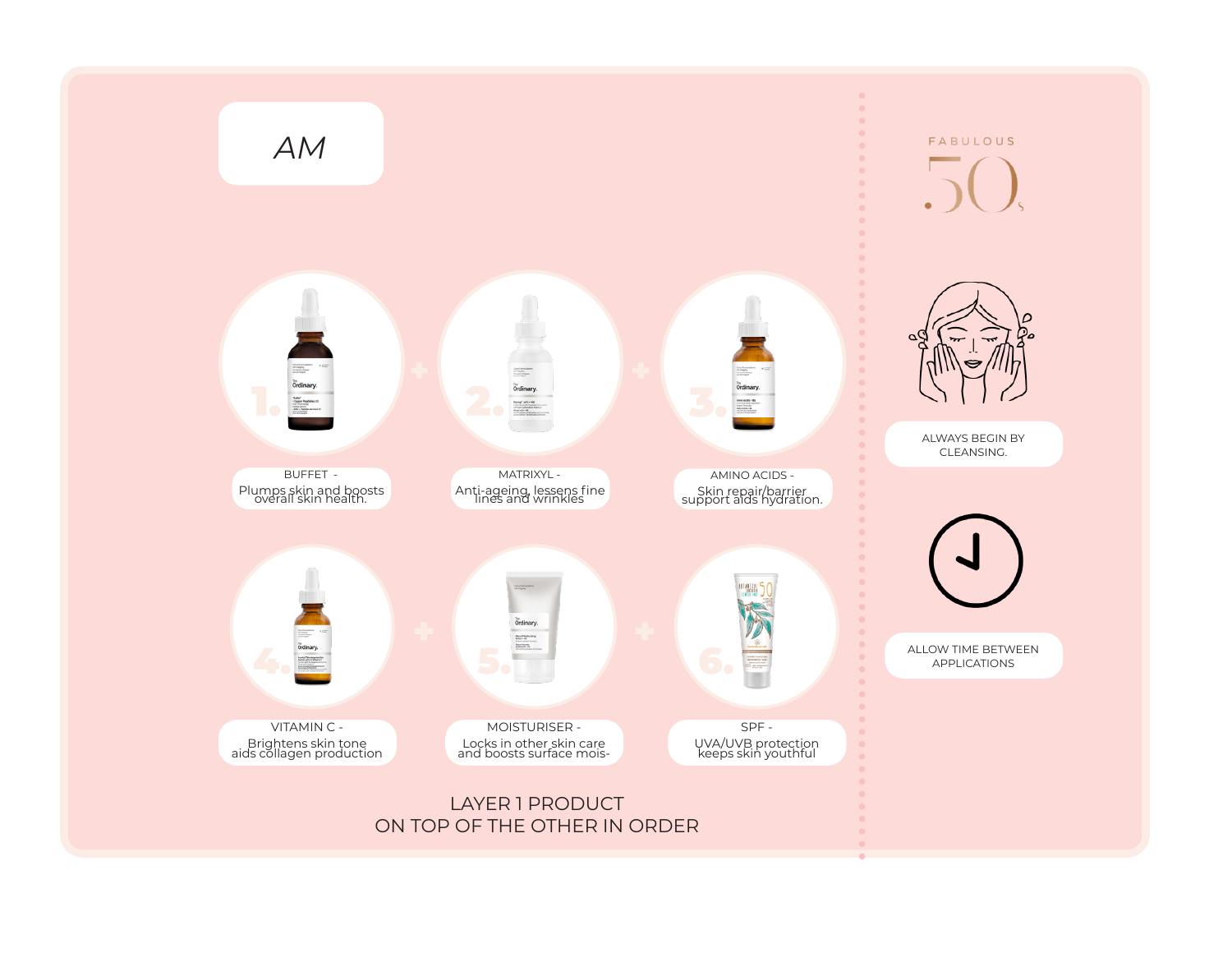

EASIER SUN DAMAGE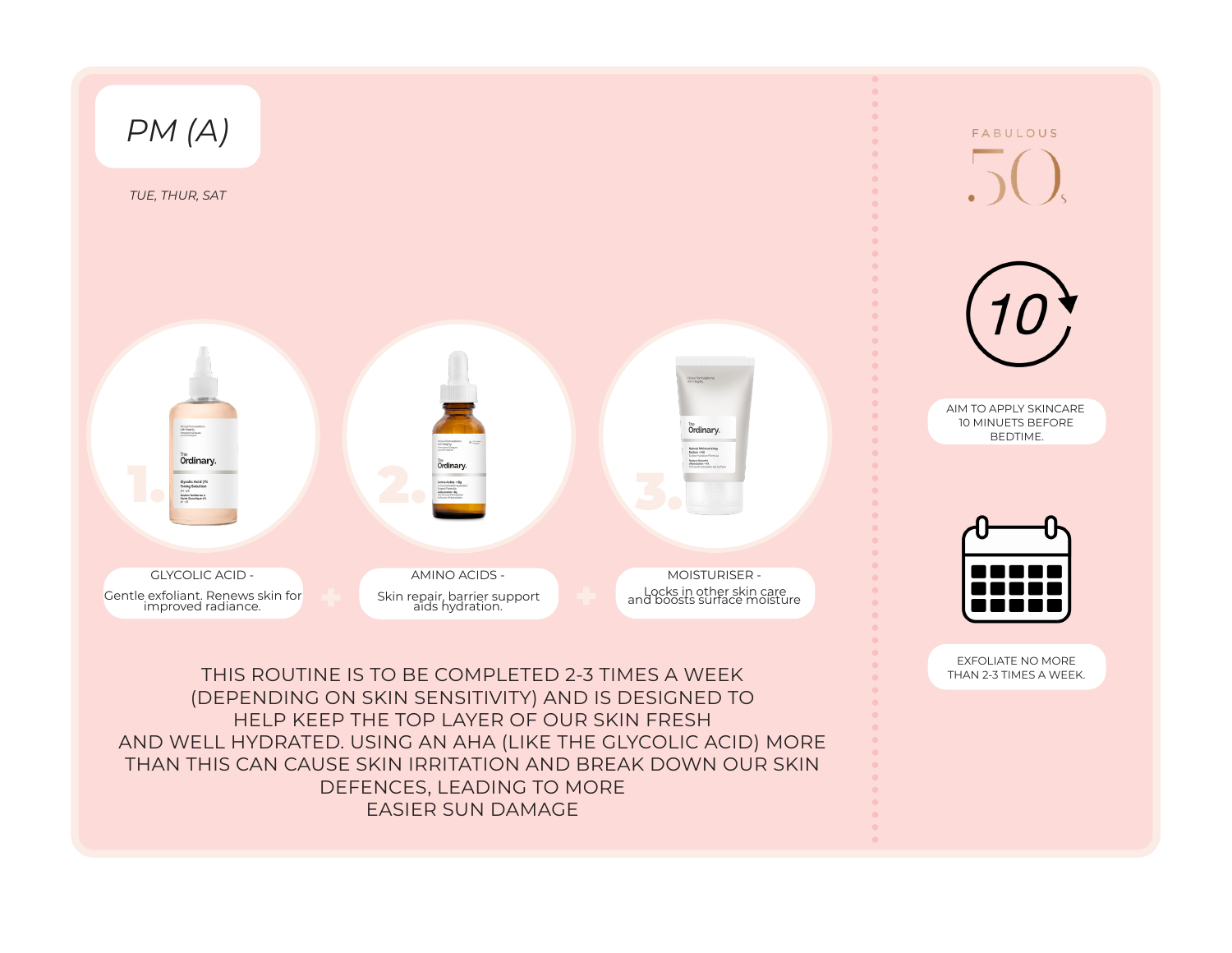